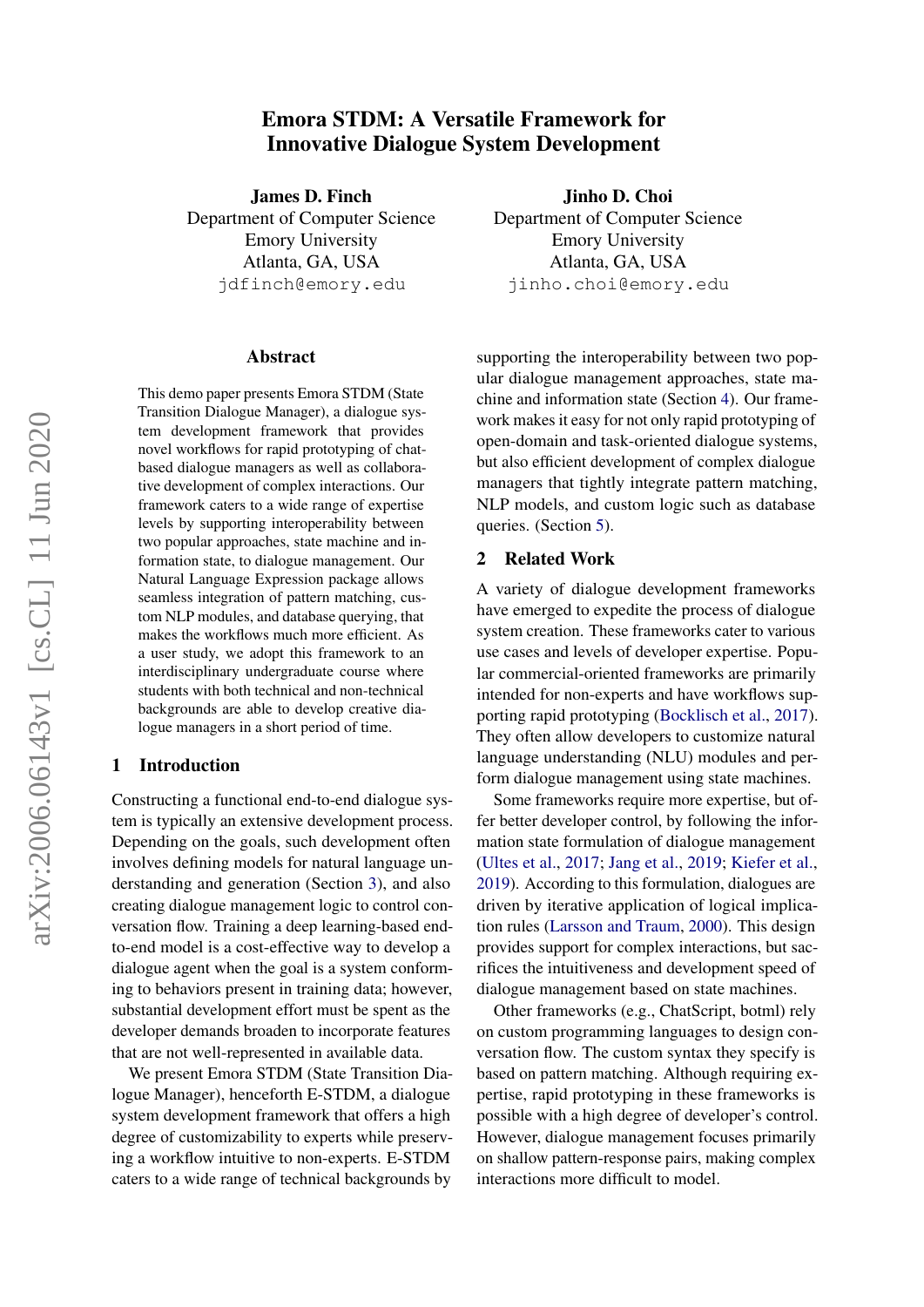<span id="page-1-1"></span>

| ID             | Framework       | Type     | License        | <b>SM</b> | IS | <b>PM</b> | IC | ЕF | <b>ON</b> | ET | <b>CM</b> |
|----------------|-----------------|----------|----------------|-----------|----|-----------|----|----|-----------|----|-----------|
|                | Emora STDM      | Library  | Apache 2.0     |           |    |           |    |    |           |    |           |
| $\overline{2}$ | AIML            | Language | <b>GNU 3.0</b> |           |    |           |    |    |           |    |           |
| 3              | RiveScript      | Language | MIT            |           |    |           |    | ↵  |           |    |           |
| $\overline{4}$ | ChatScript      | Language | MIT            |           |    |           |    |    |           |    |           |
| 5              | botml           | Language | MIT            | √         |    |           |    | √  |           |    |           |
| $\overline{6}$ | OpenDial        | Tool     | MIT            |           | √  |           |    | √  |           |    |           |
| 7              | PyDial          | Tool     | Apache 2.0     |           | √  |           |    |    |           |    |           |
| 8              | VOnDA           | Tool     | $CC$ BY-NC 4.0 |           | ✔  |           |    | ↵  | ✓         |    |           |
| $\overline{9}$ | <b>Botpress</b> | Tool     | Commercial     | ↵         |    |           | √  |    |           |    |           |
| 10             | <b>RASA</b>     | Tool     | Commercial     |           |    |           | √  |    |           |    |           |
| 11             | DialogFlow      | API      | Commercial     |           |    |           |    |    |           |    |           |

Table 1: Comparison of features supported by various dialogue system development frameworks. SM: state machine, IS: information state, PM: pattern matching for natural language, IC: developer-trained intent classification, EF: external function calls, ON: ontology, ET: error tracking, CM: combine independent dialogue systems.

Table [1](#page-1-1) shows a comparison of E-STDM to existing frameworks. E-STDM is most similar to PyOpen-Dial and botml, which support pattern matching for NLU and tight integration of external function calls. Unlike any existing framework, however, E-STDM explicitly supports both state machine and information state paradigms for dialogue management, and also provides NLU that seamlessly integrates pattern matching and custom modules.<sup>[1](#page-0-0)</sup>

## <span id="page-1-0"></span>3 NATEX: Natural Language Expression

To address the challenge of understanding user input in natural language, we introduce the NATural language EXpression, NATEX, that defines a comprehensive grammar to match patterns in user input by dynamically compiling to regular expressions. This dynamic compilation enables abstracting away unnecessary verbosity of regular expression syntax, and provides a mechanism to embed function calls to arbitrary Python code. We highlight the following key features of NATEX.

**String Matching** It offers an elegant syntax for string matching. The following NATEX matches user input such as '*I watched avengers*' or '*I saw Star Wars*' and returns the variable \$MOVIE with the values '*Avengers*' and '*Star wars*', respectively:

```
[I {watched, saw}
$MOVIE={Avengers, Star Wars}]
```
The direct translation of this NATEX to a regular expression would be as follows:

```
.*?\bI\b
.*? (?:\b(?:watched)\b|\b(?:saw)\b)
.*?(?P<MOVIE>(?:\b(?:avengers)\b|
                \b(?:star \ wars) \b).*?
```
As shown, NATEX is much more succinct and interpretable than its counterpart regular expression.

Function Call It supports external function calls. The following NATEX makes a call to the function #MDB in Python that returns a set of movie titles:

[I {watched, saw} \$MOVIE=#MDB()]

This function can be implemented in various ways (e.g., database querying, named entity recognition), and its NATEX call matches substrings in the user input to any element of the returned set. Note that not all elements are compiled into the resulting regular expression; only ones that are matched to the user input are compiled so the regular expression can be processed as efficiently as possible.

**Ontology** It supports ontology editing and querying as the built-in NATEX function called #ONT. An ontology can be easily built and loaded in JSON. #ONT(movie) in the example below searches for the movie node in a customizable ontology represented by a directed acyclic graph and returns a set of movie titles from the subgraph of movie:

```
[I {watched, saw} $MOVIE=#ONT(movie)]
```
**Response Generation** It can be used to generate system responses by randomly selecting one production of each disjunction (surrounded by  $\{\}$ ) in a top-down fashion. The following NATEX can generate "*I watched lots of action movies lately*" or "*I watched lots of drama movies recently*", and assign the values of '*action*' and '*drama*' to the variable \$GENRE respectively:

```
I watched lots of $GENRE={action,
horror, drama} movies {recently, lately}
```
Error Checking Our NATEX compiler uses the Lark parser to automatically detect syntax errors.<sup>[2](#page-0-0)</sup> Additionally, several types of error checking are performed before runtime such as:

<sup>&</sup>lt;sup>1</sup>Emora STDM is available as an open source project at [github.com/emora-chat/emora\\_stdm](github.com/emora-chat/emora_stdm).

<sup>2</sup><https://github.com/lark-parser/lark>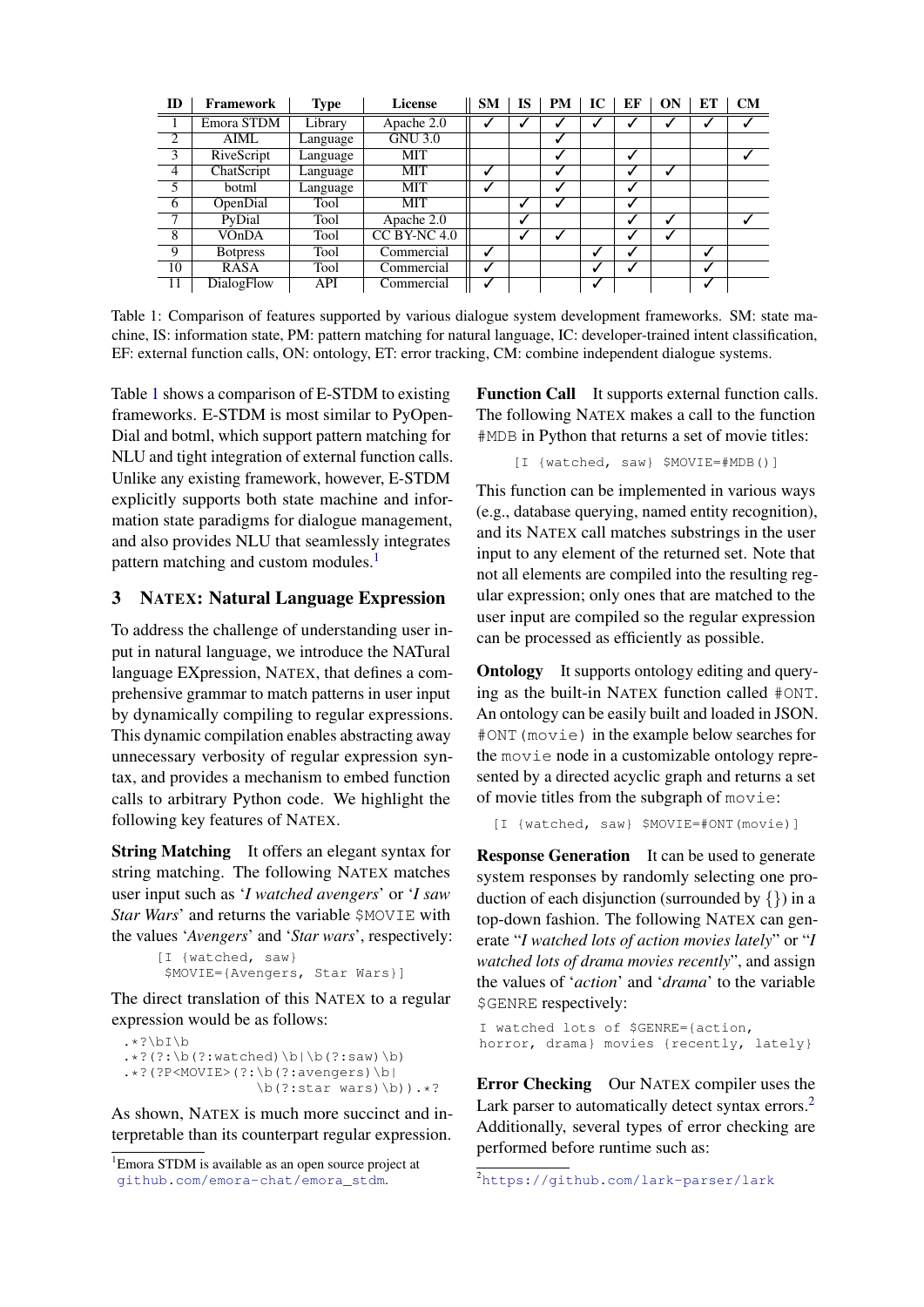<span id="page-2-1"></span>

Figure 1: A dialogue graph using a state machine approach with NATEX to dialogue management.

{

- Call to a non-existing function.
- Exceptions raised by any function.
- Function returning mismatched type.
- Reference to a non-existing variable.

## <span id="page-2-0"></span>4 Dialogue Management

#### 4.1 Dialogue State Machine

The primary component responsible for dialogue management within E-STDM is a state machine. In our framework, state transitions alternate between the user and the system to track turn taking, and are defined by NATEX (Figure [1\)](#page-2-1). Any transition performed with a variable-capturing NATEX will store a variable-value pair in a dedicated table in memory, which persists globally for future reference.

User turns are modeled by transitions according to which NATEX matches the user input. To resolve cases where multiple NATEX yield matches, transitions can be defined with priority values. Similarly, developers can specify a catch-all "error transition" (ERROR in Figure [1\)](#page-2-1) to handle cases where no transition's NATEX returns a match. The user input resulting in an error transition is automatically logged to improve the ultimate design of the state machine.

System turns are modeled by randomly selecting an outgoing system transition. Random selection promotes uniqueness among dialogue pathways, but can be restricted by specifying explicit priority values. To avoid redundancy when returning to a previously visited state, E-STDM prefers system transitions that have not been taken recently.

The simplicity of this dialogue management formulation allows for rapid development of contextually aware interactions. The following demonstrates the streamlined JSON syntax for specifying transitions  $S_1, S_3, U_1, U_2$ , and  $U_3$  in Figure [1.](#page-2-1)

```
"Have you seen any movies lately?": {
  "state": "c",
  "[I, $ENT=#ONT(entertainment)]": {
    "What's your favorite $ENT?": {..}
  },
  "[$MOVIE=#MDB()]": {
      "$MOVIE is one of my ...": {..}
  }
  "error": {
      "Sorry, I didn't catch ...": "c"
  } } }
```
## 4.2 Information State Update Rules

Despite its simplicity, state machine-based dialogue management often produces sparsely connected state graphs that are overly rigid for complex interactions [\(Larsson and Traum,](#page-3-5) [2000\)](#page-3-5). E-STDM thus allows developers to specify information state update rules to take advantage of the power of information state-based dialogue management.

Information state update rules contain two parts, a precondition and a postcondition. Each user turn before E-STDM's state machine takes a transition, the entire set of update rules is iteratively evaluated with the user input until either a candidate system response is generated or no rule's precondition is satisfied. In the following example, satisfying precondition [I have \$USER PET=#PET()] triggers postcondition #ASSIGN(\$USER LIKE=\$USER PET)